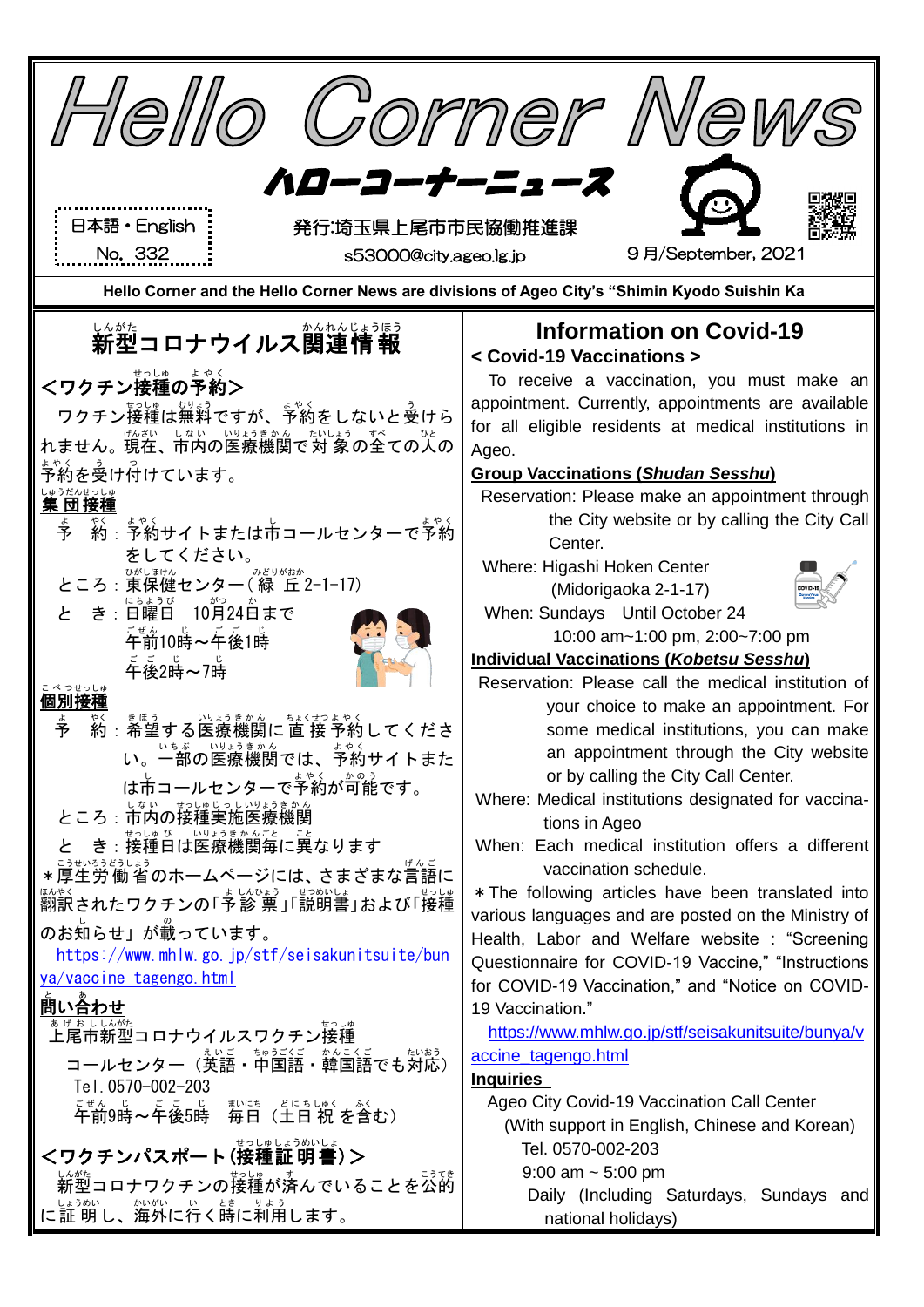対 たい しょ。<br>象 :ワクチン接種が済み、海外に行くために ↓▲ぅぁいよ。 ひょう。 ひとんじょう あいしょう おんじょう ひとう じょうめいしょう ひとう

- もうに<br>申込み :新型 コ ロ ナ ウ イ ル ス 感 染 症 予防 接種 しょうめいよいないよ にほけん<br>証 明 書 申請書 (西保健センターにある。市ホー ムページからダウンロード<sup>ゕ</sup>ヿに必要事項を <u>。</u><br>書き、下記のものを添えて、直 接または郵送で にし<sub>ほけん</sub><br>西保健センター(〒362-0074 春日2-10-33)へ
	- ① 接種済証(接種券を使って接種を受けた人に <sub>な。</sub><br>渡される)、または接種記録書(接種券が発行 される前に接種を受けた人、例えば、職域 ま。<br>接種で受けた人などに渡される)のコピー
	- ② パスポートのコピー
	- ③ 返送用封筒(84円切手を貼る)

### じゅうでんしきこがたかでん<br>**充電式小型家電**

<sub>じゅうでんしきこがたでんかむいん<br>充電式小型電化製品(60 cm x 30 cm x 30 cm以内)は、</sub> – <u>まんぞく</u> ようき<br>「金属・陶器」の日に回 収しています。7月から集 積 所 への出 し 方が変わりました。

こがたじゅうでんも。<br>小型充 電 式 電池(ニカド電池、ニッケル水素電池、 リチウムイオン電池) は、できるだけ取りがしてくだ さい。電化製品の本体と取り出した小型充電式電池 は、それぞれ別の透明の袋に入れてから集積所へ 出して だ ください。

で。」<br>電子たばこ、電動シェーバー、電動歯ブラシなど、 。<br>取り外すことができない電化製品は、無理に分解する と発火する怒れがありますので、釜属・陶器とは別の 透明 とうめい な 袋 ふくろ に入れて い 出 だ してください。

\*取り外した小型充電式電池の回収は、電器店やホ ームセンターなどでも <sup>おこな</sup>っています。

\*小型 充電式 電池を取り外すことができない電化 <sub>むひんする</sub> しゃっこう。<br>製品は、市内公 共 施設に設置している小型家電回 収 ボックスに入 い れることもできます。

→ ᢄしかいづかんきょう<br>**→ 西貝塚環境センター** Tel.048-781-9141



## とくていけんしん<br>**特定健診**

.<br>特定健診の実施期間は、10月31日 (日) までです。こ の健診は国民健康保険に加入している 40~74歳の方が 対 象 たいしょう で、無料 むりょう で受 う けられます。対象者 たいしょうしゃ には受診券 じゅしんけん が送 おく られています。受診には受診券が必要ですので、

#### **< Vaccine Passport**

#### **(Vaccination Certificate of Covid-19) >**

This document officially certifies that you're fully vaccinated for Covid-19. It's used for going abroad.

- For: Residents who are fully vaccinated and need a vaccination certificate in order to go abroad
- Application: Please fill out the Covid-19 Vaccination Certificate Application Form (Available at Nishi Hoken Center. Downloadable from the City website), and bring or send it by postal mail to Nishi Hoken Center ( 〒 362-0074 Kasuga 2-10-33) together with items shown below.
- ① A copy of *Sesshuzumi-sho* (Given to those who got vaccinated using a vaccination ticket) or *Sesshu-kirokusho* (Given to those who got vaccinated before the vaccination ticket was issued, for example, those who were vaccinated by the workplace vaccination program)
- ② A copy of your passport
- ③ A return envelope (with a 84-yen stamp on)



### **Rechargeable Small Electric Appliances**

Rechargeable small-size electric appliances (60  $cm \times 30$  cm  $\times 30$  cm or smaller) are collected on the "Metal/Ceramics" pickup day. Since July, the way to put these appliances in the collection area has been changed.

 Please remove small-size rechargeable batteries (NiCad batteries, nickel batteries or lithium-ion batteries) from appliances as much as possible. Put the appliance body and the removed battery in separate transparent bags, and then place them in the collection area.

Rechargeable batteries used in electric appliances including electronic cigarettes, electric shavers and electric tooth brushes are difficult to remove. Please do not try to break up a product to take out the battery, as it may ignite. Put these appliances in a transparent bag separately from metals and/or ceramics and then place them in the collection area. \* These small rechargeable batteries are also collected at electric appliance stores and home improvement centers.

\*Electric appliances with difficult-to-remove small rechargeable batteries can be placed in the "Compact Appliances Collection Box" located at the public facilities in Ageo as well.

→ Nishikaizuka Kankyo Center (Nishikaizuka Environment Center)

Tel. 048-781-9141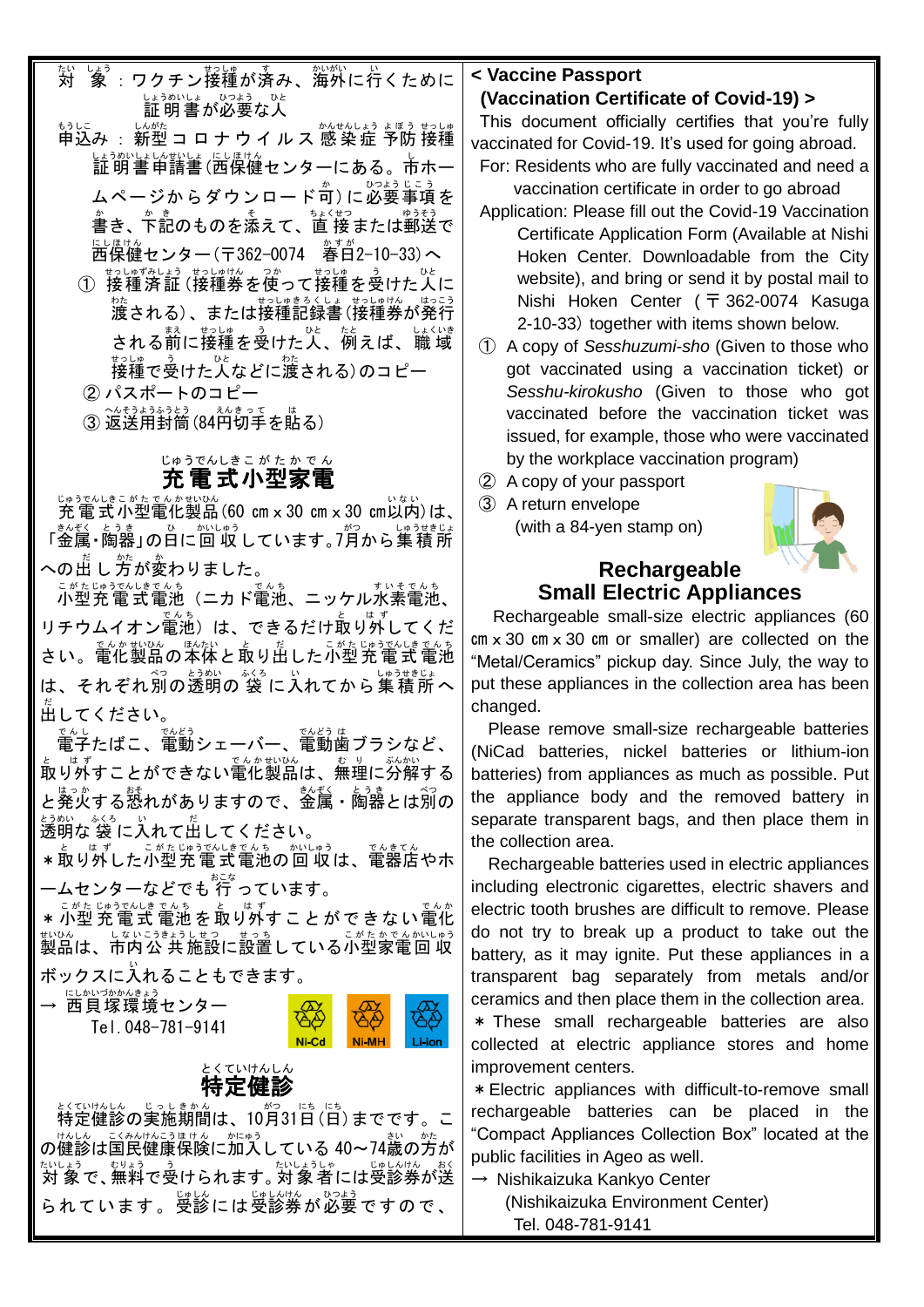<u>。</u><br>失くした人は保険年金課にお蔄い合わせください。 <sub>じゅしい。</sub><br>受診券を再交付します(窓口にて平日のみ交付)。 → 保険年金課

Tel.048-782-6494 Fax 048-775-9827



# <sub>じどうてあて</sub><br>**児童手当**

<sub>じどうてあて</sub> <sub>じゅきゅう</sub><br>児童手当を 受 給 している人は、毎年6月に 現 況 届 の 提 出 が 必要 で す 。 現 況 届 は 、6月 1日現在の <sub>じょうまょう</sub><br>状 況 、引き続き児童手当を受けられるかどうかを \*<に。<br>確認するためのものです。 この 現 況 届 の提 出 がない と 6月分以降の手当を受けられませんので、まだ 提 出 していない人は、至急、子ども支援課 (〒362-8501本 町 3-1-1市役所5階)へ郵送または持参してください。 <sub>げんきょうとどけ</sub> なくしてしまった場合は、子ども支援課ま<br>現 況 届 を失くしてしまった場合は、子ども支援課ま たは各支所・出 張 所に申し出るか、市ホームページ からダウンロードしてください。

→ <sup>こ</sup>ども支援課

Tel.048-775-5120 / Fax 048-774-5342

### しゅうがくえんじょ<br>**就 学援助**

サトンホハでき、 リゅぅ (Lゅうが、 セラサゕ<br>経済的な理由で就 学 が 難 しいと認められる児童・ まいとの保護者に対して、子どもの学用品費の一部や 給 しょくひ<br>食費などを援助しています (所得制限あり) 。年度途中で てんにゅう しゃ、しょうじょう。<br>転 入 した人や世帯 状 況 が変わり援助が必要になっ た。<br>た人も、いつでも受け付けます。

もうしこ しんせいよ。 くしりつしょう あくもん まくぶか しょうしょう おくくもかしょう おくもかしょう おくもか しょうしょう あくちか こうしょう **あります。市ホームページからダウンロードも** できます。申請書に必要事項を書いて必要書類 と一緒に、 通学している(人 学する) ゚ゕ゙゚゙゚゙゙゙゙゠゙゚゚゚゚゚゚゚゠゙ 。。。<br>**学校または学務課へ。** 

→ 学務課 がくむか

Tel.048-775-9604 Fax 048-775-5633



#### 学童 保育所 がくどう ほ い く じ ょ

2022年4月から学童保育所の特別支援児保育を希望 する保護者を対 象 に、説明会を 行 います。なお、 #3%いか、 ふきんか しばあい にゅうしょ<br>説明会に不参加の場合、4月に入 所 できないことがあ ります。参加できない場合は、あげお学童クラブの会へ 。<br>問い合わせてください。

#### **Medical Exam for Metabolic Syndrome**

Please note that the period for receiving this medical examination will end on October 31(Sun). People who are aged between 40 and 74 and have National Health Insurance are eligible to receive this exam, free of charge. Tickets for the exam have been sent out to eligible residents. You need to present the ticket when having the exam. If you have lost it, please contact Hoken-nenkin-ka to have it reissued (at a counter only on weekdays).

 $\rightarrow$  Hoken-nenkin-ka

(National Health Insurance & Pension Section) Tel. 048-782-6494 / Fax 048-775-9827

### **Child Allowance**

If you are receiving Child Allowance (*Jidou Teate*), you are required to submit a report on your current status every year in June. The purpose of this report is to confirm your status, as of June 1, in order to assess your eligibility for Jidou Teate. You may not be able to receive Jidou Teate from June onward if you do not submit this report. If you have not submitted it, please bring or send it by mail to Kodomoshien-ka (〒362-8501 Honcho 3-1-1, 5F of City Hall) as soon as possible.

If you have lost the report form, please come to Kodomoshien-ka or any branch office of City Hall. You may also download it from the City website.

 $\rightarrow$  Kodomoshien-ka (Child Support Section) Tel. 048-775-5120 / Fax 048-774-5342

### **Assistance for Educational Expenses**

Ageo City partially covers necessary educational expenses, such as expenses for school supplies and school lunches, for parents or guardians of children in elementary and/or junior high schools who have financial difficulty (Note that income restrictions apply). If you have just moved into Ageo or you have come to need assistance because your financial status changed, you may apply for this assistance any time.

Application: Application forms are available at city schools and Gakumu-ka. Forms can also be downloaded from the City's Website. Please fill out the application form, and submit it along with other necessary documents to schools that your children are attending (or will enter).

 $\rightarrow$  Gakumu-ka (School Affairs Section) Tel. 048-775-9604 / Fax 048-775-5633

### *Gakudo Hoikusho*

Explanatory meetings will be held for residents who wish to enroll their children requiring special